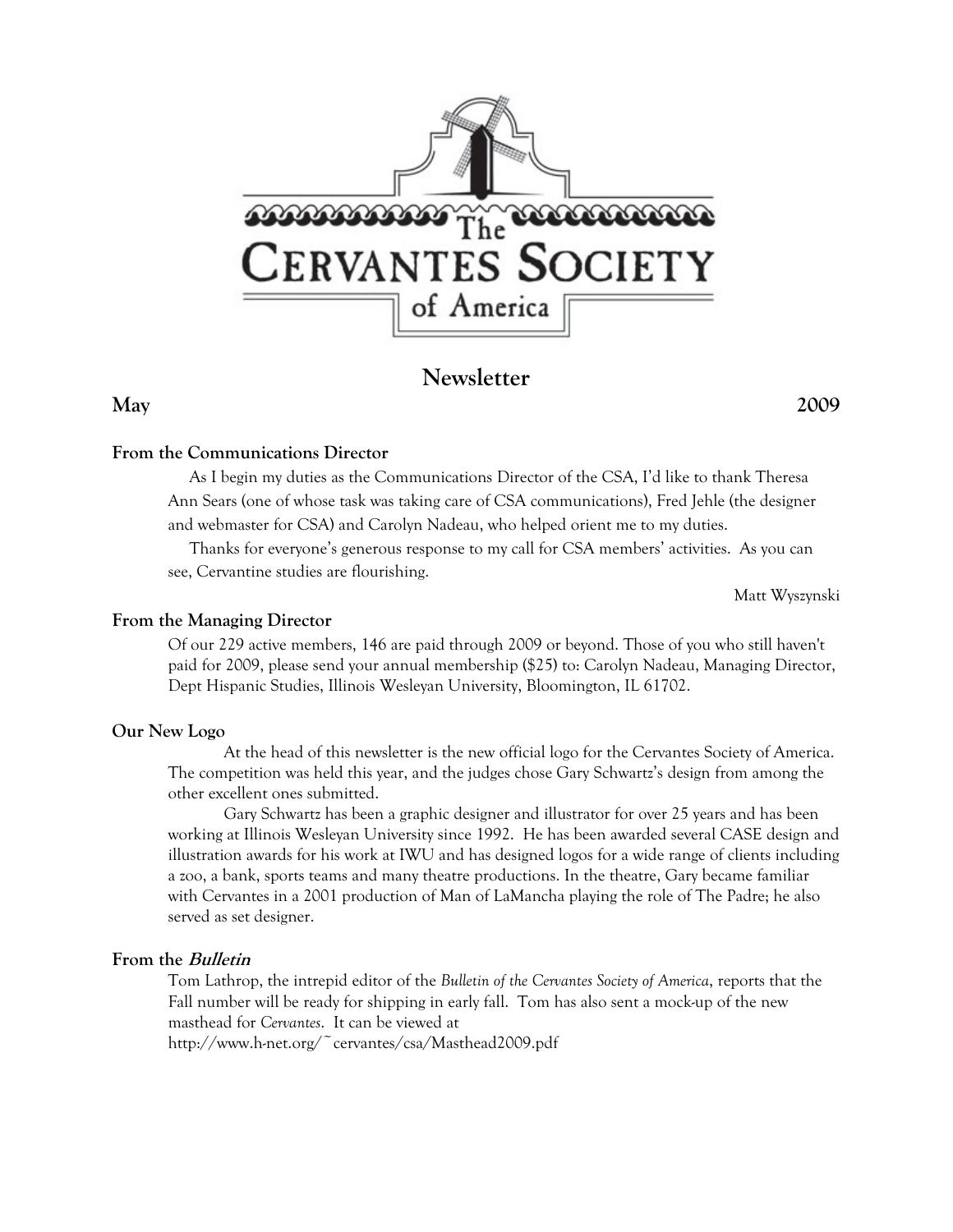#### **Announcements**

**CSA Grant** Sherry Velasco of USC, was awarded \$1000 grant for the California Cervantes Symposium she hosted this spring.

#### **Call for the IV Cervantes Research Prize**

Information and details at http://academiaeditorial.com/cms/index.php?page=premio-cervantes We are particularly interested in receiving MS from young scholars, including revised Dissertations.

#### **The Eduardo Urbina Cervantes Project Collection**

New and recent acquisitions include:

1. (1610) El ingenioso hidalgo don Qvixote de la Mancha. Milan: Heredero de Pedromartin Locarni y Juan Bautista Bidello, 1610.

2. (1672-1673). Vida y hechos del ingenioso cavallero Don Qvixote de la Mancha.

Amberes: Geronymo y Juan Bautista Verdussen, 1672-1673. 2 vols.

3. (1696). Histoire de l'admirable Don Quixotte de la Manche. Amsterdam: Pierre Mortier, 1696. 4 vols.

4. (1699). Den verstandigen vroomen ridder, don Quichot de la Mancha. Amsterdam, Willem de Coup, Willem van Lamsveld and Philip Verbeek, 1699. 2 vols.

5. (1750). Vida, y hechos del ingenioso cavallero Don Qvixote de la Mancha. Madrid: Pedro Alonso y Padilla, 1750. 2 vols.

To view the complete collection, go to http://cushing.library.tamu.edu/collections/browse-majorcollections/don-quixote-illustrated

#### **Publications and Presentations by Members**

- Armstrong-Roche, Michael. "(The) *Patria* Besieged: Border-Crossing Paradoxes of National Identity in Cervantes's *Numancia*," in Benita Sampedro Vizcaya and Simon Doubleday, eds., *Border Interrogations: Questioning Spanish Frontiers*. New York and Oxford: Berghahn Books, 2008: 204-227.
- ---. *Cervantes' Epic Novel: Empire, Religion, and the Dream Life of Heroes in 'Persiles'.* Toronto: U Toronto P, 2009
- Baena, Julio. "La muerte al salir del texto. Prólogos, cuentos y cuentas en Cervantes". *USA Cervantes. 39 cervantistas en Estados Unidos*. Ed. Georgina Dopico Black y Francisco Layna Ranz. Madrid: CSIC/Ediciones Polifemo, 2009. 153-76.
- ---. *Novelas ejemplares: las grietas de la ejemplaridad*. Newark, Delaware: Juan de la Cuesta, 2008.
- Barnés Vázquez Antonio. *"Yo he leído en Virgilio". La tradición clásica en el Quijote*. Vigo: Editorial Academia del Hispanismo, 2009. (III Premio de investigación Miguel de Cervantes, 2008). Vol. 11
- Boruchoff, David. "Competir con Heliodoro: Cervantes y la crítica ante una leyenda." *U.S.A. Cervantes: 39 cervantistas en Estados Unidos.* Ed. Georgina Dopico Black and Francisco Layna Ranz. Madrid: Consejo Superior de Estudios Científicos; Ediciones Polifemo, 2009, 177-210.
- ---. "Doctrina, vivencia y libertad cristianas." *Cervantes y las religiones*. Ed. Ruth Fine and Santiago López Navia. Biblioteca Áurea Hispánica 51.Madrid: Universidad de Navarra; Editorial Iberoamericana / Vervuert, 2008, 121-35.
- ---. "Free Will, the Picaresque, and the Exemplarity of Cervantes's Novelas ejemplares," *M L N* 124.2 (2009): 372-403.
- Byren, Susan. "Miguel de Cervantes, Paolo Giovio, and Gaspar de Baeza: Polemical History as Fictional Fodder" MLA Conference. San Francisco, 2008.
- Clamurro, William. "Cervantes' El amante liberal: Veils of Identity, Crucible of Cultures." *Anuario Cervantino* 5 (2009): 201-32.
- ---. "Nuevos viajes cervantinos: dos casos ejemplares y un epílogo canino." *USA Cervantismo: 39 Cervantistas en Estados Unidos* (Madrid: CSIC, 2009): 333-57.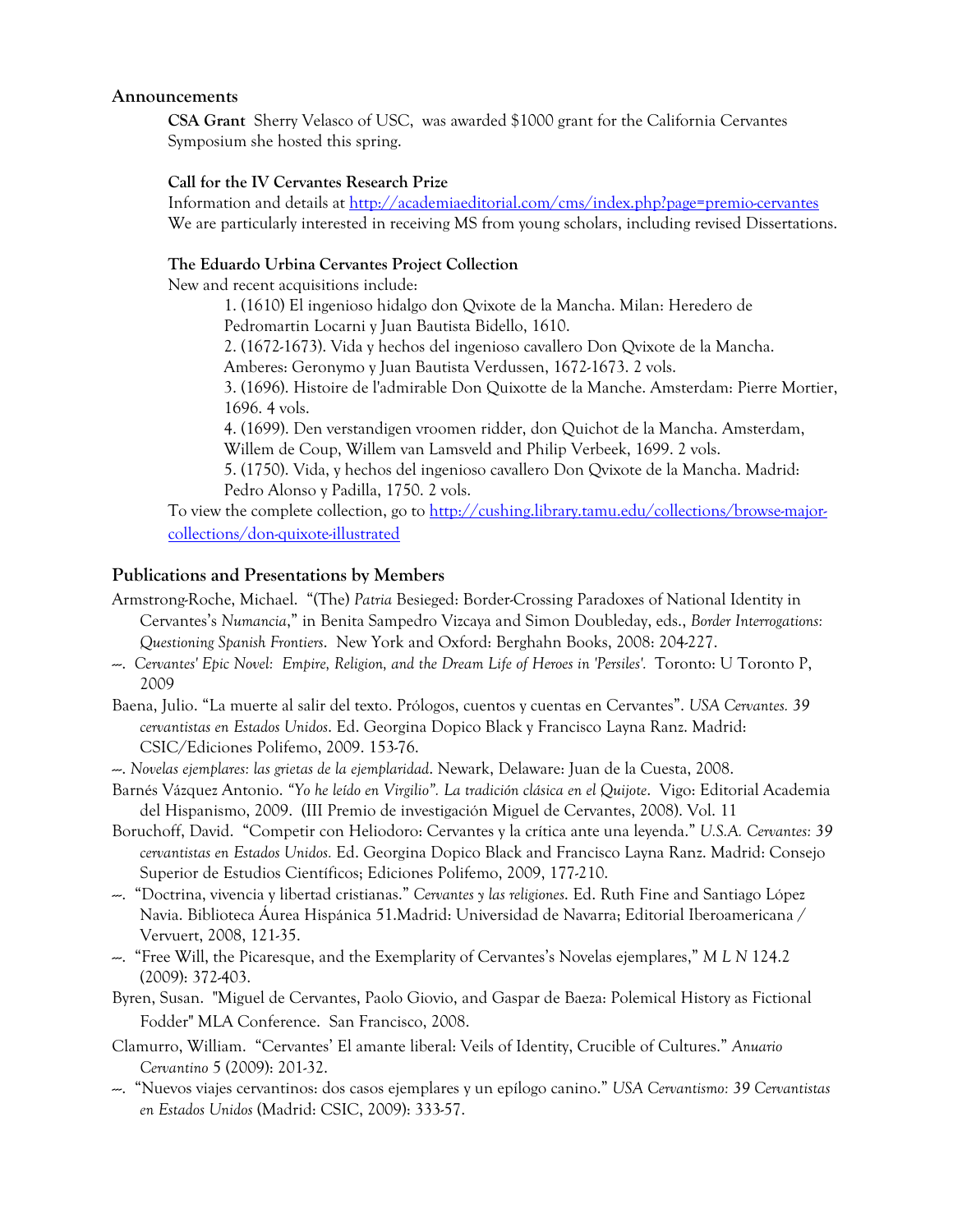- ---. "Quixotic Dystopias: Diviation and Return in the Social Discourse of Don Quijote, I." Read at the NEMLA conference, 28 February 2009, Boston.
- Cruz Anne J. (ed.) *Approaches to Teaching Lazarillo de Tormes and the Picaresque Tradition*. MLA, 2008.
- ---. (ed.) *Material and Symbolic Circulation between Spain and England, 1554-1604.* Ashgate, 2008. Includes essays by David Boruchoff, Anne Cruz, Frederick de Armas, Barbara Fuchs, Bernardo Garcia Garcia, Carla Rahn Phillips, William Phillips, Jr., Magdalena de Pazzis Pi Corrales, Maria Cristina Quintero, and Elizabeth Wright.
- ---. and Mihoko Suzuki. *The Rule of Women in Early Modern Europe*. Forthcoming U Illinois P.
- Ellis, Bradford. "'Por no ser de aquel lugar': The Pertinent Place of 'El curioso impertinente' Within Book One of Don Quijote" Mid-America Conference on Hispanic Literature (Oct. 2007).
- Fernández, Jaime. *Bibliografía del Quijote por unidades narrativas y materiales de la novela*. Alcalá de Henares: Centro de Estudios Cervantinos.
- Finello, Dominick. "Cultural Landscapes and Aesthetic Norms in the Quijote." The Hidden and Concealed in Early Modern European Culture. Delaware Valley Medieval Association, Feb. 11, 2009.
- Ganelin, Charles. "Simply Sensational: *Don Quijote*, Don Quijote and the Sentient" Keynote address Florida Cervantes Symposium. April 19, 2009:
- Groundland, Mark (ed.) *"Aquí se imprimen libros": Cervantine Studies in Honor of Tom Lathrop*. Dept. of Modern Languages, University of Mississippi, 2008.
- Kahn Aaron M. *The Ambivalence of Imperial Discourse: Cervantes's* Numancia *within the "Lost Generation" of Spanish Drama (1570-90)*. Oxford: Peter Lang, 2008.
- Lathrop, Tom. *Don Quijote*. 8<sup>th</sup> printing. Cervantes & Co. 2009.
- Maestro Jesús G. *Crítica de los géneros literarios en el Quijote*. 2009. Vigo: Editorial Academia del Hispanismo, 2009. Vol. 12.
- Martin, Vincent and Electa Arenal (eds.) *Neptuno alegórico* (Sor Juana Inés de la Cruz). Madrid: Cátedra, 2009.
- Puig, Idoya (ed.), *Tradition and Modernity: Cervantes's Presence in Spanish Contemporary Literature*. Oxford: Peter Lang, 2009.
- Randall, Dale B. J. "Cervantes in 17th-century England" Southeastern Renaissance Conference, October, 25 2008

--- and Jackson C. Boswel *Cervantes in Seventeenth-century England: The Tapestry Turned*, Oxford UP 2009.

- Rodríguez, Alberto Ascunce Arrieta, José Angel (eds.) *Cervantes en la Modernidad*. Kassel, Germany: Edition Reichenberger, 2008.
- Syverson-Stork, Jill. "Will and Grace: Military and Spiritual Exercises in Cervantes' *Don Quixote*," in *Making Peace in Our Time: Proceedings of the Northeast Regional Conference on Christianity and Literature, October 26- 28, 2007, Regis College, Weston, MA*, Ed. Joan Hallisey and Mary-Anne Vetterling, Peace Press at Regis College, 2008, pp. 213-223. http://www.lulu.com/content/paperback-book/making-peace-in-ourtime/4002427
- Vollendorf Lisa. "Reading Gender in *Don Quijote."* Renaissance Society of America. Spring 2009.
- Wagschal, Steven. "The Humor of Madness: Looking for Melancholia in All the Wrong Places" Newberry Cervantes Symposium. April 24, 2009.
- Weber, Alison "Mr. Jefferson's Quijotes." Address to Phi Beta Kappa induction. University of Virginia. April 26, 2009.